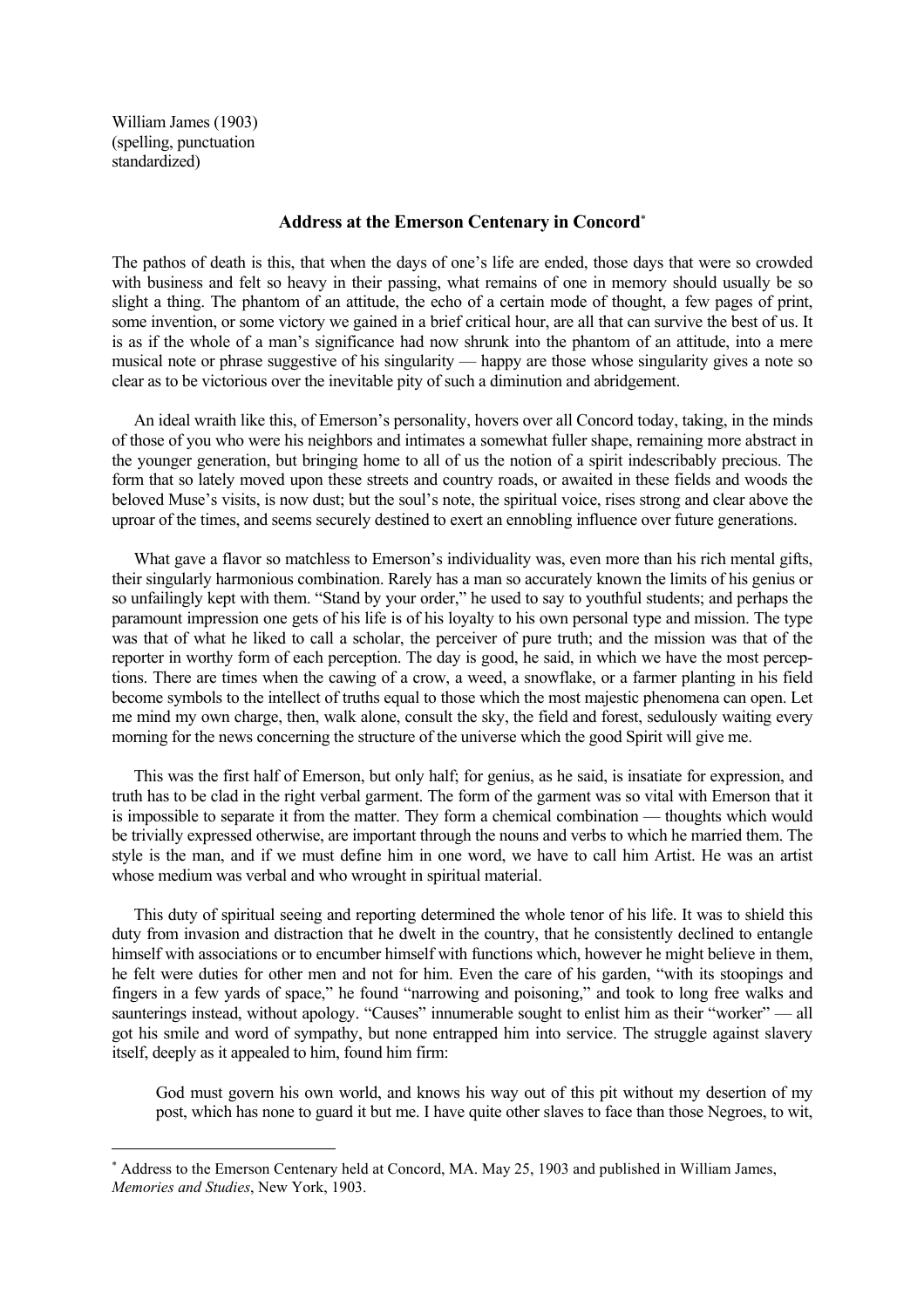imprisoned thoughts far back in the brain of man, and which have no watchman or lover or defender but me.

This in reply to the possible questions of his own conscience. To hot-blooded moralists with more objective ideas of duty, such fidelity to the limits of his genius must have often made him seem provokingly remote and unavailable; but we, who can see things in moral liberal perspective, must unqualifiably approve the results. The faultless tact with which he kept his safe limits while he so dauntlessly asserted himself within them, is an example fitted to give heart to other theorists and artists the world over.

The insight and creed from which Emerson's life followed can be best summed up in his own verses:

So nigh is grandeur to our dust, So near is God to man!

Through the individual fact there ever shone for him the effulgence of the Universal Reason. The great Cosmic Intellect terminates and houses itself in mortal men and passing hours. Each of us is an angle of its eternal vision, and the only way to be true to our Maker is to be loyal to ourselves. "O rich and various Man!" he cries, "thou palace of sight and sound, carrying in thy senses the morning and the night and the unfathomable galaxy; in thy brain the geometry of the city of God; in thy heart the power of love and the realms of right and wrong."

 If the individual opens thus directly into the Absolute, it follows that there is something in each and all of us, even the lowliest, that ought not to consent to borrowed traditions and living at second hand. "If John was perfect, why are you and I alive?" Emerson writes; "As long as any man exists there is some need of him: let him fight for his own." This faith that in a life at first hand there is something sacred is perhaps the most characteristic note in Emerson's writings. The hottest side of him is this non-conformist persuasion, and if his temper could ever verge on common irascibility, it would be by reason of the passionate character of his feelings on this point. The world is still new and untried. In seeing freshly, and not in hearing of what others saw, shall a man find what truth is. "Each one of us can bask in the great morning which rises out of the Eastern Sea, and be himself one of the children of the light." "Trust thyself, every heart vibrates to that iron string. There is a time in each man's education when he must arrive at the conviction that limitation is suicide; that he must take himself for better or worse as his portion; and know that though the wide universe is full of good, no kernel of nourishing corn can come to him but through his toil bestowed on that plot of ground which it was given him to till."

 The matchless eloquence with which Emerson proclaimed the sovereignty of the living individual electrified and emancipated his generation, and this bugle-blast will doubtless be regarded by future critics as the soul of his message. The present man is the aboriginal reality, the Institution is derivative, and the past man is irrelevant and obliterate for present issues. "If anyone would lay an axe to your tree with a text from I John, v, 7, or a sentence from Saint Paul, say to him," Emerson wrote, " 'My tree is Yggdrasil, the tree of life.' Let him know by your security that your conviction is clear and sufficient, and, if he were Paul himself, that you also are here and with your Creator;" "Cleve ever to God," he insisted "against the name of God;"— and so, in spite of the intensely religious character of his total thought, when he began his career it seemed to many of his brethren in the clerical profession that he was little more than an iconoclast and desecrator.

 Emerson's belief that the individual must in reason be adequate to the vocation for which the Spirit of the world has called him into being, is the source of those sublime pages, hearteners, and sustainers of our youth, in which he urges his hearers to be incorruptibly true to their own private conscience. Nothing can harm the man who rests in his appointed place and character. Such a man is invulnerable; he balances the universe, balances it as much by keeping small when he is small, by being great and spreading when he is great. "I love and honor Epaminondas," said Emerson, "but I do not wish to be Epaminondas. I hold it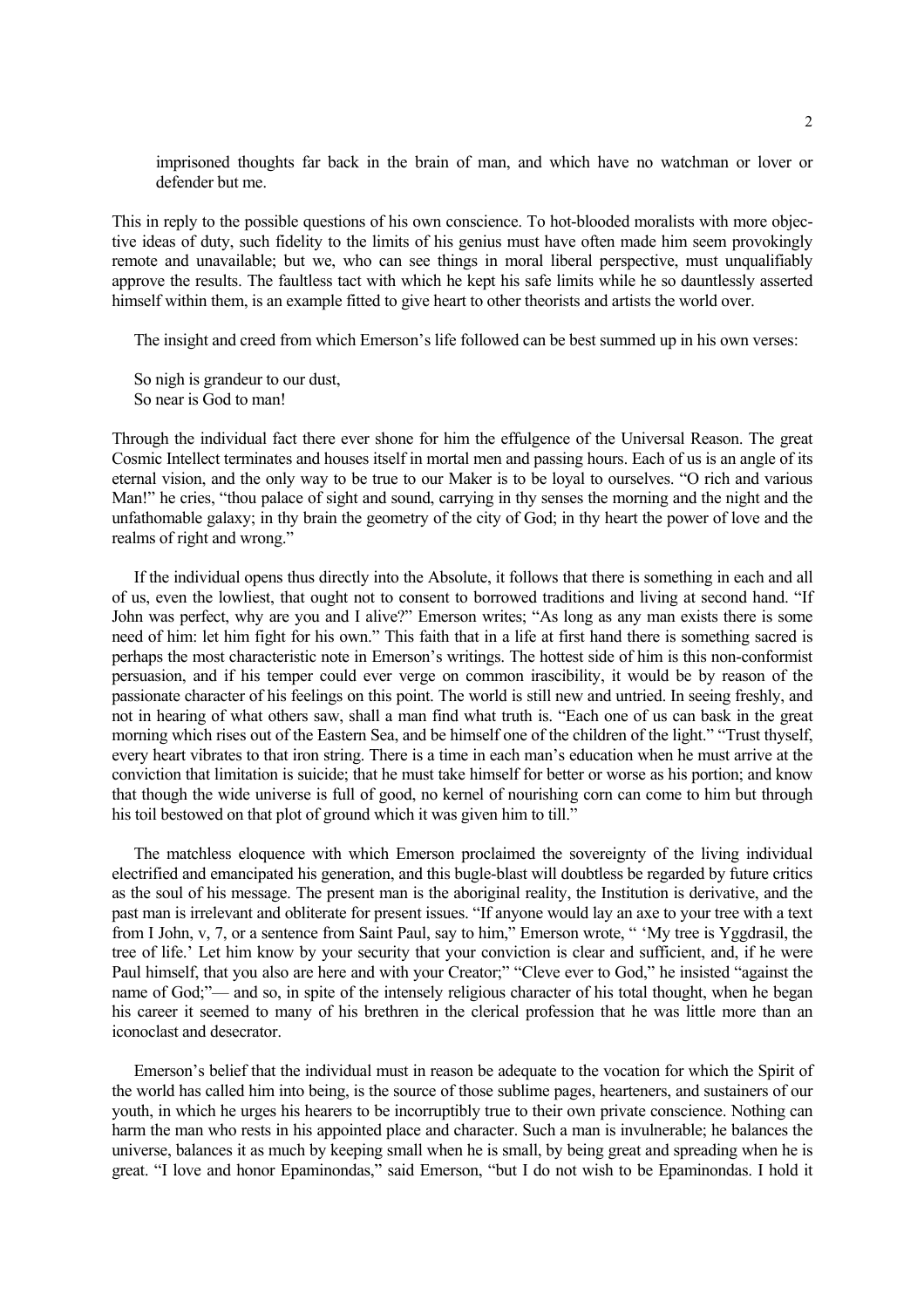more just to love the world of this hour than the world of his hour. Nor can you, if I am true, excite me to the least uneasiness by saying, 'He acted and thou sittest still.' I see action to be good when the need is, and sitting still to be also good. Epaminondas. if he was the man I take him for, would have sat still with joy and peace, if his lot had been mine. Heaven is large and affords space for all modes of love and fortitude." "The fact that I am here certainly shows me that the Soul has need of an organ here, and shall I not assume the post?"

 The vanity of all superserviceableness and pretence was never more happily set forth than by Emerson in the many passages in which he develops this aspect of his philosophy. Character infallibly proclaims itself. "Hide your thoughts! — hide the sun and moon. They publish themselves to the universe. They will speak through you though you were dumb. They will flow out of your actions, your manners and your face. ...Don't say things: What you are stands over you the while and thunders so that I cannot hear what you say to the contrary. ... What a man *is* engraves itself upon him in letters of light. Concealment avails him nothing, boasting nothing. There is confession in the glances of our eyes; in our smiles; in salutations; and the grasp of hands. His sin bedaubs him, mars all his good impression. Men know not why they do not trust him, but they do not trust him. His vice glasses the eye, casts lines of mean expression in the cheek, pinches the nose, sets the mark of the beast upon the back of the head, and writes, O fool! fool! on the forehead of a king. If you would not be known to do a thing, never do it; a man may play the fool in the drifts of the desert, but every grain of sand shall seem to see — How can a man be concealed? How can he be concealed?"

 On the other hand, never was a sincere word or a sincere thought utterly lost. "Never a magnanimity fell to the ground but there is some heart to greet and accept it unexpectedly.... The hero fears not that if he withstood the avowal of a just and brave act, it will go unwitnessed and unloved. One knows it, — himself — and is pledged by it to sweetness of peace and nobleness of aim, which will prove in the end a better proclamation than the relating of the incident."

 The same indefeasible right to be exactly what one is, provided one only be authentic, spreads itself, in Emerson's way of thinking, from persons to things and to times and places. No date, no position is insignificant, if the life that fills it out be only genuine:

 In solitude, in a remote village, the ardent youth loiters and mourns. With inflamed eye, in this sleeping wilderness, he has read the story of the Emperor, Charles the Fifth, until his fancy has brought home to the surrounding woods the faint roar of cannonades in the Milanese, and marches in Germany. He is curious concerning that man's day. What filled it? the crowded orders, the stern decisions, the foreign despatches, the Castellan etiquette? The soul answers — Behold his day here! In the sighing of these woods, in the quiet of these gray fields, in the cool breeze that sings out of these northern mountains; in the workmen, the boys, the maidens, you meet, — in the hopes of the morning, the ennui of noon, and sauntering of the afternoon; in the disquieting comparisons; in the regrets at want of vigor; in the great idea, and the puny execution, — behold Charles the Fifth's day; another, yet the same; behold Chatham's, Hampden's, Bayard's, Alfred's, Scipio's, Pericles's day, — day of all that are born of women. The difference of circumstance is merely costume. I am tasting the self-same life, — its sweetness, its greatness, its pain, which I so admire in other men. Do not foolishly ask of the inscrutable, obliterated past, what it cannot tell, — the details of that nature, of that day, called Byron, or Burke; — but ask it of the enveloping Now ... Be lord of a day, and you can put up your history books. [From "Literary Ethics," 1838.]

 "The deep today which all men scorn" receives thus from Emerson superb revindication. "Other world! there is no other world." All God's life opens into the individual particular, and here and now, or nowhere, is reality. "The present hour is the decisive hour, and every day is doomsday."